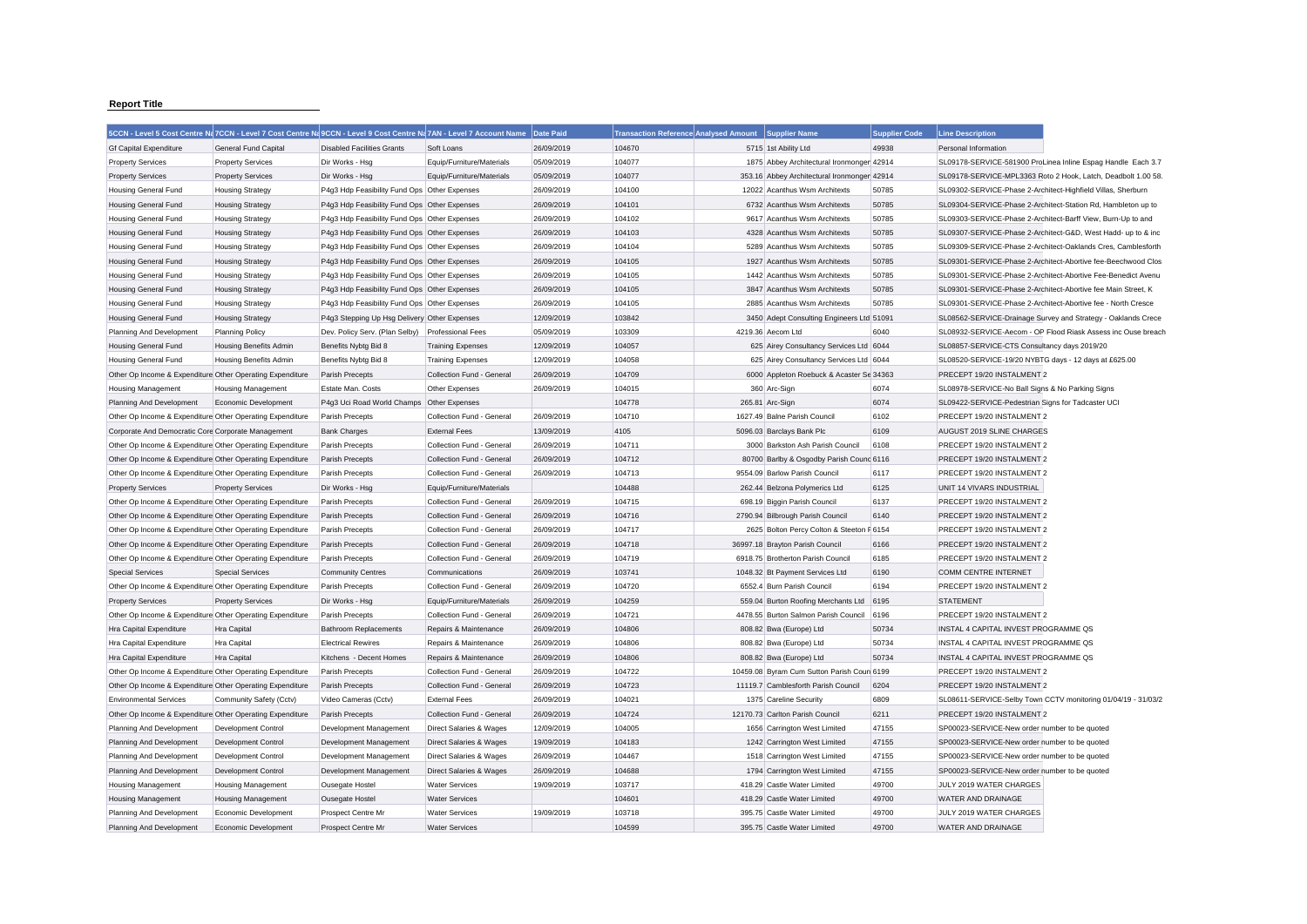| <b>Special Services</b>                                   | Special Services                                           | <b>Community Centres</b>                              | <b>Water Services</b>                                 | 19/09/2019 | 103717           | 888.49 Castle Water Limited                  | 49700 | JULY 2019 WATER CHARGES                                        |                                                               |
|-----------------------------------------------------------|------------------------------------------------------------|-------------------------------------------------------|-------------------------------------------------------|------------|------------------|----------------------------------------------|-------|----------------------------------------------------------------|---------------------------------------------------------------|
| <b>Special Services</b>                                   | <b>Special Services</b>                                    | <b>Community Centres</b>                              | <b>Water Services</b>                                 |            | 104601           | 888.52 Castle Water Limited                  | 49700 | <b>WATER AND DRAINAGE</b>                                      |                                                               |
| Other Op Income & Expenditure Other Operating Expenditure |                                                            | Parish Precepts                                       | Collection Fund - General                             | 26/09/2019 | 104725           | 16000 Cawood Parish Council                  | 6217  | PRECEPT 19/20 INSTALMENT 2                                     |                                                               |
| Other Op Income & Expenditure Trading Acc Surp & Deficits |                                                            | <b>Business Transformation</b>                        | <b>Professional Fees</b>                              | 12/09/2019 | 103187           | 20000 C.Co                                   | 51089 | SL09331-SERVICE-Support - John Knight - Planning               |                                                               |
| <b>Property Services</b>                                  | <b>Property Services</b>                                   | Dir Works - Hsg                                       | <b>External Fees</b>                                  | 12/09/2019 | 103715           | 2730 Cctv Drainage Investigations            | 6219  | JULY 2019 STATEMENT                                            |                                                               |
| <b>Property Services</b>                                  | <b>Property Services</b>                                   | Dir Works - Hsg                                       | Equip/Furniture/Materials                             | 12/09/2019 | 103672           | 274.01 Cef (North East Division)             | 6251  | 2 GANG SWITCHED SOCKET ETC                                     |                                                               |
| <b>Property Services</b>                                  | <b>Property Services</b>                                   | Dir Works - Hsg                                       | Equip/Furniture/Materials                             |            | 104460           | 571.39 Cef (North East Division)             | 6251  | <b>SUPPLIES</b>                                                |                                                               |
| <b>Property Services</b>                                  | <b>Property Services</b>                                   | Dir Works - Hsg                                       | Equip/Furniture/Materials                             |            | 104564           | 331.26 Cef (North East Division)             | 6251  | <b>SUPPLIES</b>                                                |                                                               |
| <b>Property Services</b>                                  | <b>Property Services</b>                                   | Dir Works - Hsg                                       | Equip/Furniture/Materials                             |            | 104593           | 325.18 Cef (North East Division)             | 6251  | <b>SUPPLIES</b>                                                |                                                               |
| <b>Property Services</b>                                  | <b>Property Services</b>                                   | Dir Works - Hsg                                       | Equip/Furniture/Materials                             |            | 104704           | 307.08 Cef (North East Division)             | 6251  | 3000 SERIES MULTI SENSOR HEAT & ALARM ET                       |                                                               |
| Other Op Income & Expenditure Other Operating Expenditure |                                                            | Parish Precepts                                       | Collection Fund - General                             | 26/09/2019 | 104726           | 2436.78 Chapel Haddlesey Parish Count 6228   |       | PRECEPT 19/20 INSTALMENT 2                                     |                                                               |
| Other Op Income & Expenditure Trading Acc Surp & Deficits |                                                            | Human Resources                                       | <b>Training Expenses</b>                              | 12/09/2019 | 104044           | 700 Chartered Institute Of Housing 6232      |       |                                                                | SL09324-SERVICE-CIH Level 3 Certificate in Supporting Homeles |
| Other Op Income & Expenditure Trading Acc Surp & Deficits |                                                            | <b>Human Resources</b>                                | <b>Training Expenses</b>                              | 19/09/2019 | 104453           | 700 Chartered Institute Of Housing           | 6232  | SL09323-SERVICE-CIH Level 3 Certificate in Supporting Homeles  |                                                               |
| Cultural And Related Services   Tourism                   |                                                            | P4g3 Tourism & Culture                                | Other Expenses                                        | 05/09/2019 | 104074           | 2000 Chrysalis Arts Development Ltd 52075    |       | FUNDING FOR UNFOLDING ORIGINS PROJECT                          |                                                               |
| Other Op Income & Expenditure Other Operating Expenditure |                                                            | Parish Precepts                                       | Collection Fund - General                             | 26/09/2019 | 104727           | 10500 Church Fenton Parish Council           | 6242  | PRECEPT 19/20 INSTALMENT 2                                     |                                                               |
| Other Op Income & Expenditure Trading Acc Surp & Deficits |                                                            | Data & System                                         | Computing                                             | 26/09/2019 | 103839           | 511.81 Civica Uk Ltd                         | 6255  | SL09424-SERVICE-Excess payment charges Apr-Jun                 |                                                               |
| Hra Capital Expenditure                                   | Hra Capital                                                | <b>Estate Enhancements</b>                            | Repairs & Maintenance                                 | 26/09/2019 | 104808           | 29645.95 Civil Engineering Limited           | 52149 | INSTAL 1 FOOTPATH IMPROVEMENT                                  |                                                               |
| <b>Special Services</b>                                   | <b>Special Services</b>                                    | <b>Community Centres</b>                              | Repairs & Maintenance                                 | 12/09/2019 | 104262           | 1035.37 Clearwater Technology Ltd            | 47224 |                                                                | SL08887-SERVICE-MANAGE THE SAFETY AND COMPLIANCE OF WATER SYS |
| Other Op Income & Expenditure Other Operating Expenditure |                                                            | Parish Precepts                                       | Collection Fund - General                             | 26/09/2019 | 104728           | 11409.2 Cliffe Parish Council                | 6262  | PRECEPT 19/20 INSTALMENT 2                                     |                                                               |
| Other Op Income & Expenditure Other Operating Expenditure |                                                            | Parish Precepts                                       | Collection Fund - General                             | 26/09/2019 | 104729           | 2498.7 Cridling Stubbs Parish Council 6314   |       | PRECEPT 19/20 INSTALMENT 2                                     |                                                               |
| <b>Environmental Services</b>                             | Recycling                                                  | Recycling                                             | <b>External Fees</b>                                  | 05/09/2019 | 104070           | 6746.19 C S Backhouse Ltd                    | 47543 | AUGUST 2019 GREENWASTE                                         |                                                               |
| <b>Housing General Fund</b>                               | <b>Housing Strategy</b>                                    | P4g3 Olympia Park                                     | Other Expenses                                        | 05/09/2019 | 101986           | 11375 Cushman & Wakefield                    | 47342 |                                                                | SL09104-SERVICE-Olympia Park Property Advice July 2019 - Apri |
| <b>Housing General Fund</b>                               | <b>Housing Strategy</b>                                    | P4g3 Olympia Park                                     | Other Expenses                                        | 05/09/2019 | 103096           | 10000 Cushman & Wakefield                    | 47342 |                                                                | SL09104-SERVICE-Olympia Park Property Advice July 2019 - Apri |
| <b>Housing General Fund</b>                               | <b>Housing Strategy</b>                                    | P4g3 Olympia Park                                     | Other Expenses                                        | 19/09/2019 | 104066           | 10000 Cushman & Wakefield                    | 47342 |                                                                | SL09104-SERVICE-Olympia Park Property Advice July 2019 - Apri |
| Housing General Fund                                      | <b>Housing Strategy</b>                                    | P4g Empty Homes                                       | Other Expenses                                        | 26/09/2019 | 104531           | 1500 Cushman & Wakefield                     | 47342 |                                                                | SL09215-SERVICE-RED BOOK VALUATION FOR 1 AND 2 INGS LANE RICA |
| <b>Housing General Fund</b>                               | <b>Housing Strategy</b>                                    | P4g Empty Homes                                       | Other Expenses                                        | 26/09/2019 | 104532           | 1500 Cushman & Wakefield                     | 47342 |                                                                | SL09214-SERVICE-RED BOOK VALUATION OF 92 WOODLANDS AVENUE TAD |
| <b>Housing General Fund</b>                               | <b>Housing Strategy</b>                                    | P4g Empty Homes                                       | Other Expenses                                        | 26/09/2019 | 104533           | 3000 Cushman & Wakefield                     | 47342 |                                                                | SL09216-SERVICE-RED BOOK VALUATION FOR 2 NO PROPERTIES IN HEN |
| Other Op Income & Expenditure Trading Acc Surp & Deficits |                                                            | Mobile Phones A/C                                     | Communications                                        | 26/09/2019 | 104193           | 651.64 Daisy Communications Ltd              | 6325  | SL08509-SERVICE-Mobile Phone Daisy Contract April 2019 - July  |                                                               |
| Gen Grants & Collection Fund                              | Taxation & Non-Specific Grants Gen Fund Income             |                                                       | Dclg                                                  | 13/09/2019 | 4107             | 124913 Department For Communities & 6345     |       | 19/09/19 NNDR/RSG                                              |                                                               |
| Holding & Personal Accounts                               | Miscellaneous Holding Accounts Nndr Payers Coll Fund (Old) |                                                       | Collection Fund                                       | 13/09/2019 | 4107             | 580353 Department For Communities & 6345     |       | 19/09/19 NNDR/RSG                                              |                                                               |
| <b>Gf Capital Expenditure</b>                             | <b>General Fund Capital</b>                                | <b>Disabled Facilities Grants</b>                     | Soft Loans                                            | 26/09/2019 | 104843           | 6490 Dolphin Mobility Yorkshire & Cu 40835   |       | Personal Information                                           |                                                               |
| Other Op Income & Expenditure Other Operating Expenditure |                                                            | Parish Precepts                                       | Collection Fund - General                             | 26/09/2019 | 104730           | 3770.48 Drax Parish Council                  | 6363  | PRECEPT 19/20 INSTALMENT 2                                     |                                                               |
| <b>Gf Capital Expenditure</b>                             | General Fund Capital                                       | <b>Disabled Facilities Grants</b>                     | Soft Loans                                            | 19/09/2019 | 104466           | 3165.31 Fasiaccess                           | 51282 | Personal Information                                           |                                                               |
| Other Op Income & Expenditure Other Operating Expenditure |                                                            | Parish Precepts                                       | Collection Fund - General                             | 26/09/2019 | 104731           | 11687.64 Eggborough Parish Council           | 6387  | PRECEPT 19/20 INSTALMENT 2                                     |                                                               |
| Central Services To The Public Elections                  |                                                            | <b>District Election</b>                              | Printing/Stationery/Gen Exps                          |            | 104449           | 20664.11 Electoral Reform Services           | 6390  |                                                                | SL09376-SERVICE-Poll Card Prtining and Postage for European E |
| Central Services To The Public Elections                  |                                                            | <b>Register Of Electors</b>                           | Printing/Stationery/Gen Exps                          | 26/09/2019 | 104075           | 715.76 Electoral Reform Services             | 6390  | SL09313-SERVICE-ERS - Annual Canvass 2019                      |                                                               |
| Central Services To The Public Elections                  |                                                            | Register Of Electors                                  |                                                       |            | 104290           | 3443.76 Electoral Reform Services            | 6390  | SL09363-SERVICE-Annual Canvass 2019                            |                                                               |
| Hra Capital Expenditure                                   | Hra Capital                                                | Damp Works                                            | Printing/Stationery/Gen Exps<br>Repairs & Maintenance | 26/09/2019 | 104826           | 8516.35 Engie Regeneration Limited           | 43184 | <b>INSTALMENT 6 DAMP WORKS</b>                                 |                                                               |
| Cultural And Related Services                             | Open Spaces                                                | Community Parks & Open Spac Equip/Furniture/Materials |                                                       |            | 104680           | 946.22 Enterprise Managed Services Lt 6404   |       | ADDITIONAL WORK AUGUST 2019                                    |                                                               |
| <b>Cultural And Related Services</b>                      |                                                            | Community Parks & Open Spac Repairs & Maintenance     |                                                       | 26/09/2019 | 104051           |                                              |       | JULY 2019 ADDITIONAL CHARGES                                   |                                                               |
| Cultural And Related Services                             | Open Spaces                                                |                                                       |                                                       |            |                  | 294.44 Enterprise Managed Services Lt 6404   |       | SEPT 2019 CORE INVOICE                                         |                                                               |
|                                                           | Open Spaces                                                | Community Parks & Open Spac Repairs & Maintenance     |                                                       | 26/09/2019 | 104837           | 4692.62 Enterprise Managed Services Lt 6404  |       |                                                                |                                                               |
| <b>Cultural And Related Services</b>                      | Open Spaces                                                | Community Parks & Open Spac Repairs & Maintenance     |                                                       |            | 104680<br>104836 | 362.67 Enterprise Managed Services Lt 6404   |       | ADDITIONAL WORK AUGUST 2019<br>AUG 2019 FAIRBURN GRASS CUTTING |                                                               |
| Cultural And Related Services                             | Open Spaces                                                | Community Parks & Open Spac Repairs & Maintenance     |                                                       |            |                  | 475.62 Enterprise Managed Services Lt 6404   |       |                                                                |                                                               |
| <b>Cultural And Related Services</b>                      | Open Spaces                                                | <b>Grass Cutting</b>                                  | Repairs & Maintenance                                 | 26/09/2019 | 104837           | 3060.72 Enterprise Managed Services Lt 6404  |       | SEPT 2019 CORE INVOICE                                         |                                                               |
| <b>Cultural And Related Services</b>                      | Open Spaces                                                | Maintain U.R. Areas                                   | Repairs & Maintenance                                 | 26/09/2019 | 104051           | 298.1 Enterprise Managed Services Lt 6404    |       | JULY 2019 ADDITIONAL CHARGES                                   |                                                               |
| Cultural And Related Services                             | Open Spaces                                                | Maintain U.R. Areas                                   | Repairs & Maintenance                                 |            | 104680           | 298.1 Enterprise Managed Services Lt 6404    |       | ADDITIONAL WORK AUGUST 2019                                    |                                                               |
| <b>Cultural And Related Services</b>                      | Open Spaces                                                | Selby Park                                            | Repairs & Maintenance                                 | 26/09/2019 | 104837           | 9410.25 Enterprise Managed Services Lt 6404  |       | SEPT 2019 CORE INVOICE                                         |                                                               |
| <b>Cultural And Related Services</b>                      | Recreation & Sport                                         | Rec Grounds-Sports                                    | Repairs & Maintenance                                 |            | 104680           | 606.6 Enterprise Managed Services Lt 6404    |       | ADDITIONAL WORK AUGUST 2019                                    |                                                               |
| <b>Cultural And Related Services</b>                      | Recreation & Sport                                         | Selby Leisure Centre                                  | Repairs & Maintenance                                 | 26/09/2019 | 104837           | 800.65 Enterprise Managed Services Lt 6404   |       | SEPT 2019 CORE INVOICE                                         |                                                               |
| <b>Environmental Services</b>                             | <b>Cemetery Services</b>                                   | <b>Closed Burial Ground</b>                           | Repairs & Maintenance                                 | 26/09/2019 | 104837           | 1206.52 Enterprise Managed Services Lt 6404  |       | SEPT 2019 CORE INVOICE                                         |                                                               |
| <b>Environmental Services</b>                             | Recycling                                                  | Recycling                                             | <b>External Fees</b>                                  | 26/09/2019 | 104837           | 128012.7 Enterprise Managed Services Lt 6404 |       | SEPT 2019 CORE INVOICE                                         |                                                               |
| <b>Environmental Services</b>                             | <b>Street Cleansing</b>                                    | <b>Litter Bins</b>                                    | Repairs & Maintenance                                 | 26/09/2019 | 104051           | 251.36 Enterprise Managed Services Lt 6404   |       | JULY 2019 ADDITIONAL CHARGES                                   |                                                               |
| <b>Environmental Services</b>                             | <b>Street Cleansing</b>                                    | <b>Litter Bins</b>                                    | Repairs & Maintenance                                 |            | 104680           | 360.22 Enterprise Managed Services Lt 6404   |       | ADDITIONAL WORK AUGUST 2019                                    |                                                               |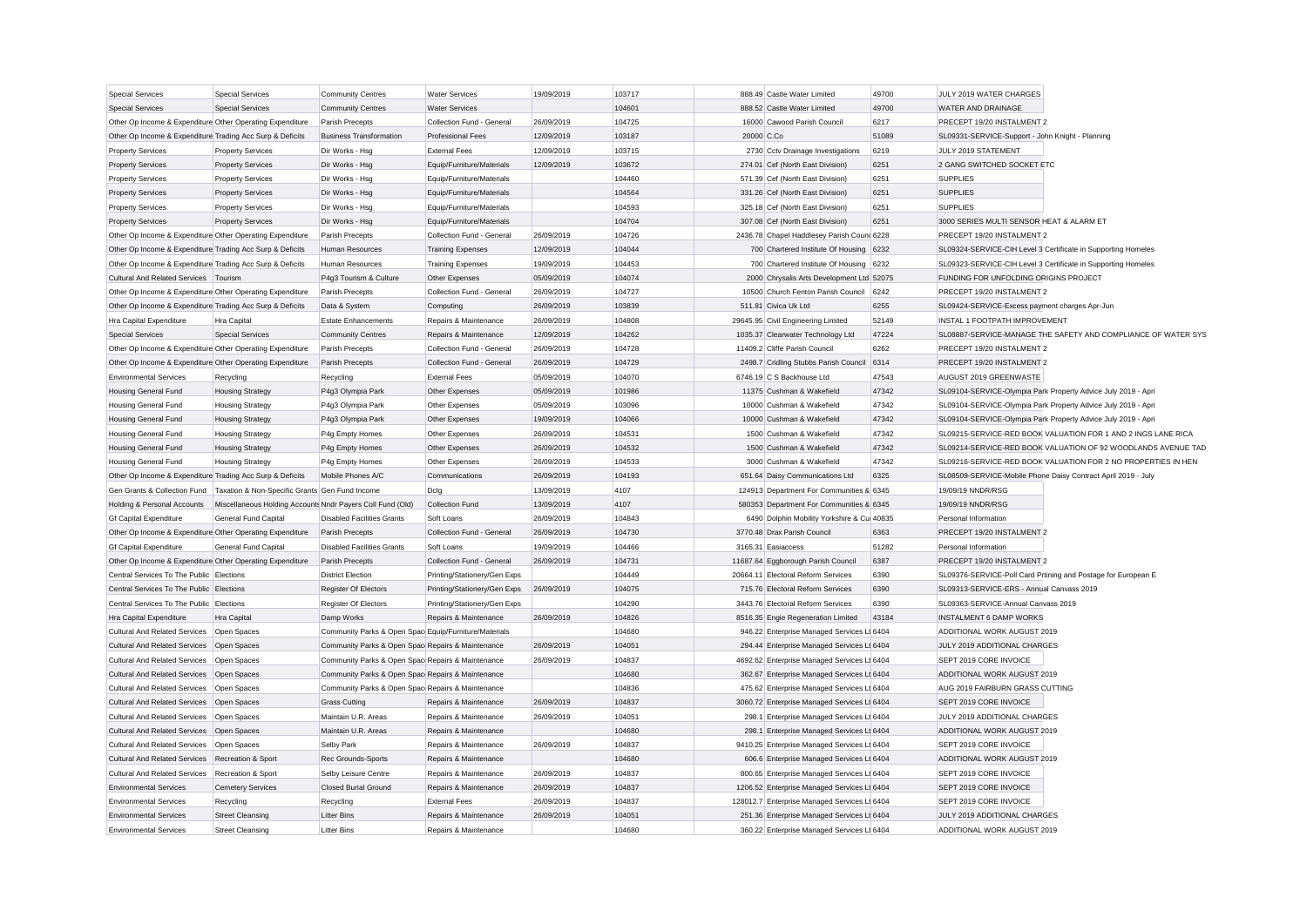| <b>Environmental Services</b>                             | <b>Street Cleansing</b>                                   | <b>Street Cleansing</b>                              | <b>External Fees</b>                    | 26/09/2019 | 104837 | 49831.71 Enterprise Managed Services Lt 6404 |       | SEPT 2019 CORE INVOICE                                       |                                                               |
|-----------------------------------------------------------|-----------------------------------------------------------|------------------------------------------------------|-----------------------------------------|------------|--------|----------------------------------------------|-------|--------------------------------------------------------------|---------------------------------------------------------------|
| <b>Environmental Services</b>                             | <b>Trade Waste</b>                                        | <b>Clinical Waste</b>                                | <b>External Fees</b>                    | 26/09/2019 | 104837 | 4671.25 Enterprise Managed Services Lt 6404  |       | SEPT 2019 CORE INVOICE                                       |                                                               |
| <b>Environmental Services</b>                             | <b>Trade Waste</b>                                        | Commercial Waste                                     | <b>External Fees</b>                    | 26/09/2019 | 104837 | 27529.1 Enterprise Managed Services Lt 6404  |       | SEPT 2019 CORE INVOICE                                       |                                                               |
| <b>Environmental Services</b>                             | <b>Waste Collection</b>                                   | Dom.Wheeled Bins/Sac                                 | <b>External Fees</b>                    | 26/09/2019 | 104837 | 23533.64 Enterprise Managed Services Lt 6404 |       | SEPT 2019 CORE INVOICE                                       |                                                               |
| <b>Environmental Services</b>                             | <b>Waste Collection</b>                                   | Dom.Wheeled Bins/Sac                                 | <b>External Fees</b>                    |            | 104838 | 2954.7 Enterprise Managed Services Lt 6404   |       | SEPT 2019 SATURDAY DELIVERIES                                |                                                               |
| <b>Environmental Services</b>                             | <b>Waste Collection</b>                                   | <b>Refuse Collection General</b>                     | Advertising                             | 26/09/2019 | 104837 | 1769.21 Enterprise Managed Services Lt 6404  |       | SEPT 2019 CORE INVOICE                                       |                                                               |
| <b>Environmental Services</b>                             | <b>Waste Collection</b>                                   | <b>Refuse Collection General</b>                     | <b>External Fees</b>                    | 26/09/2019 | 104051 | 13860.5 Enterprise Managed Services Lt 6404  |       | JULY 2019 ADDITIONAL CHARGES                                 |                                                               |
| <b>Environmental Services</b>                             | <b>Waste Collection</b>                                   | <b>Refuse Collection General</b>                     | <b>External Fees</b>                    | 26/09/2019 | 104837 | 99267.12 Enterprise Managed Services Lt 6404 |       | SEPT 2019 CORE INVOICE                                       |                                                               |
| <b>Environmental Services</b>                             | <b>Waste Collection</b>                                   | <b>Refuse Collection General</b>                     | <b>External Fees</b>                    |            | 104680 | 11088.4 Enterprise Managed Services Lt 6404  |       | ADDITIONAL WORK AUGUST 2019                                  |                                                               |
| <b>Environmental Services</b>                             | <b>Waste Collection</b>                                   | <b>Refuse Collection General</b>                     | <b>External Fees</b>                    |            | 104839 | 6699 Enterprise Managed Services Lt 6404     |       | SEPT 2019 ADDITIONAL KERBSIDE& RESIDUAL                      |                                                               |
| <b>Environmental Services</b>                             | <b>Waste Collection</b>                                   | <b>Refuse Collection General</b>                     | <b>External Fees</b>                    |            | 104840 | 14854 Enterprise Managed Services Lt 6404    |       | SEPT 2019 GREEN GLASS RECYCLING                              |                                                               |
| Highways, Roads And Transpor Parking Services             |                                                           | Car Parks-Other                                      | Repairs & Maintenance                   | 26/09/2019 | 104051 | 1192.66 Enterprise Managed Services Lt 6404  |       | JULY 2019 ADDITIONAL CHARGES                                 |                                                               |
| Highways, Roads And Transpor Parking Services             |                                                           | Car Parks-Other                                      | Repairs & Maintenance                   | 26/09/2019 | 104837 | 297.47 Enterprise Managed Services Lt 6404   |       | SEPT 2019 CORE INVOICE                                       |                                                               |
| Planning And Development                                  | <b>Building Control</b>                                   | <b>Street Nameplates</b>                             | Repairs & Maintenance                   |            | 104680 | 659.82 Enterprise Managed Services Lt 6404   |       | ADDITIONAL WORK AUGUST 2019                                  |                                                               |
| <b>Special Services</b>                                   | <b>Special Services</b>                                   | Grassed Areas & Open Spaces Repairs & Maintenance    |                                         | 26/09/2019 | 104051 | 1818.87 Enterprise Managed Services Lt 6404  |       | JULY 2019 ADDITIONAL CHARGES                                 |                                                               |
| <b>Special Services</b>                                   | Special Services                                          | Grassed Areas & Open Spaces Repairs & Maintenance    |                                         | 26/09/2019 | 104837 | 8061.9 Enterprise Managed Services Lt 6404   |       | SEPT 2019 CORE INVOICE                                       |                                                               |
| <b>Special Services</b>                                   | <b>Special Services</b>                                   | Grassed Areas & Open Spaces Repairs & Maintenance    |                                         |            | 104680 | 1586.06 Enterprise Managed Services Lt 6404  |       | ADDITIONAL WORK AUGUST 2019                                  |                                                               |
| <b>Special Services</b>                                   | <b>Special Services</b>                                   | <b>Pumping Stations</b>                              | Repairs & Maintenance                   | 26/09/2019 | 104051 | 532.4 Enterprise Managed Services Lt 6404    |       | JULY 2019 ADDITIONAL CHARGES                                 |                                                               |
| <b>Environmental Services</b>                             | Recycling                                                 | Recycling                                            | <b>External Fees</b>                    | 19/09/2019 | 104223 | 420 Environment Media Group Ltd 52084        |       | SL09333-SERVICE-LARAC Conference 2019                        |                                                               |
| Other Op Income & Expenditure Other Operating Expenditure |                                                           | Parish Precepts                                      | Collection Fund - General               | 26/09/2019 | 104732 | 9500 Escrick Parish Council                  | 6413  | PRECEPT 19/20 INSTALMENT 2                                   |                                                               |
| Other Op Income & Expenditure Other Operating Expenditure |                                                           | Parish Precepts                                      | Collection Fund - General               | 26/09/2019 | 104733 | 6573 Fairburn Parish Council                 | 6430  | PRECEPT 19/20 INSTALMENT 2s                                  |                                                               |
| <b>Housing Management</b>                                 | <b>Housing Management</b>                                 | Ousegate Hostel                                      | Repairs & Maintenance                   | 26/09/2019 | 104079 | 354.29 Firelec Ltd                           | 6447  | SL09269-SERVICE-Redcare Renewal at Ousegate Lodge            |                                                               |
| <b>Hra Capital Expenditure</b>                            | Hra Capital                                               | <b>Fire Risk Assessments</b>                         | Repairs & Maintenance                   | 19/09/2019 | 104520 | 8690 Fire Safety First                       | 51701 | FIRE SAFETY FIRST                                            |                                                               |
| <b>Hra Capital Expenditure</b>                            | Hra Capital                                               | <b>Fire Risk Assessments</b>                         | Repairs & Maintenance                   | 26/09/2019 | 104772 | 1320 Fire Safety First                       | 51701 | INSTAL 3 FIRE RISK ASSESSMENTS                               |                                                               |
| <b>Environmental Services</b>                             | Regulatory Servics - Eh                                   | Licences-Other                                       | <b>External Fees</b>                    | 05/09/2019 | 103158 | 369.79 Forest House Vets Ltd                 | 6457  | SL09252-SERVICE-Forest House Vets - Timbertops               |                                                               |
| <b>Environmental Services</b>                             | Regulatory Servics - Eh                                   | Licences-Other                                       | <b>External Fees</b>                    | 12/09/2019 | 103828 | 411.41 Forest House Vets Ltd                 | 6457  | SL09253-SERVICE-Forest House Vets - Yorkshire Equestrian     |                                                               |
| <b>Environmental Services</b>                             | Regulatory Servics - Eh                                   | Licences-Other                                       | <b>External Fees</b>                    |            | 104497 | 411.41 Forest House Vets Ltd                 | 6457  |                                                              | SL09386-SERVICE-Invoice 1-15289 Saxton Riding Centre Forest V |
| Other Op Income & Expenditure Other Operating Expenditure |                                                           | Parish Precepts                                      | Collection Fund - General               | 26/09/2019 | 104734 | 2750 Gateforth Parish Council                | 6477  | PRECEPT 19/20 INSTALMENT 2                                   |                                                               |
| Planning And Development                                  | Economic Development                                      | P4g3 Uci Road World Champs Other Expenses            |                                         |            | 104810 | 2746.5 Gough & Kelly Ltd                     | 48338 |                                                              | SL09320-SERVICE-Provision of Stewards for Tadcaster UCI 21.09 |
| Other Op Income & Expenditure Trading Acc Surp & Deficits |                                                           | Access Selby - Contact Centre                        | Rents                                   | 19/09/2019 | 104445 | 663.99 Gyfm Limited                          | 27552 | ACCESS SELBY INSURANCE RECHARGE                              |                                                               |
| <b>Housing General Fund</b>                               | <b>Housing Strategy</b>                                   | Ny Regional Strategy Officer                         | Other Expenses                          | 05/09/2019 | 103843 | 4000 Hambleton District Council              | 6517  | SL09236-SERVICE-Housing Strategy Manager contribution        |                                                               |
| <b>Housing General Fund</b>                               | <b>Housing Strategy</b>                                   | Ny Regional Strategy Officer                         | Other Expenses                          | 05/09/2019 | 103843 | 14096 Hambleton District Council             | 6517  | SL09236-SERVICE-RHE contribution                             |                                                               |
| Holding & Personal Accounts                               | Miscellaneous Holding Accounts Sect 106 Ros - Dev Contrib |                                                      | Hambleton Parish                        | 05/09/2019 | 104011 | 2762.5 Hambleton Parish Council              | 6519  | 2014/0322/FUL GARTH DRIVE PARK                               |                                                               |
| Other Op Income & Expenditure Other Operating Expenditure |                                                           | Parish Precepts                                      | Collection Fund - General               | 26/09/2019 | 104735 | 16235.14 Hambleton Parish Council            | 6519  | PRECEPT 19/20 INSTALMENT 2                                   |                                                               |
| <b>Gf Capital Expenditure</b>                             | <b>General Fund Capital</b>                               | <b>Disabled Facilities Grants</b>                    | Soft Loans                              | 05/09/2019 | 104002 | 1240 Handicare                               | 51002 | Personal Information                                         |                                                               |
| Other Op Income & Expenditure Other Operating Expenditure |                                                           | Parish Precepts                                      | Collection Fund - General               | 26/09/2019 | 104736 | 253.87 Healaugh & Catterton Parish Co 21234  |       | PRECEPT 19/20 INSTALMENT 2                                   |                                                               |
| <b>Environmental Services</b>                             | Regulatory Servics - Eh                                   | <b>Public Conveniences</b>                           | <b>External Fees</b>                    | 26/09/2019 | 104109 | 4049.62 Healthmatic Ltd                      | 6545  | SL08264-SERVICE-Maintenance and cleaning of public toilets 1 |                                                               |
| Other Op Income & Expenditure Other Operating Expenditure |                                                           | Parish Precepts                                      | Collection Fund - General               | 26/09/2019 | 104737 | 2203.5 Heck Parish Council                   | 6549  | PRECEPT 19/20 INSTALMENT 2                                   |                                                               |
| Other Op Income & Expenditure Other Operating Expenditure |                                                           | Parish Precepts                                      | Collection Fund - General               | 26/09/2019 | 104738 | 11138.51 Hemingbrough Parish Council         | 6553  | PRECEPT 19/20 INSTALMENT 2                                   |                                                               |
| Other Op Income & Expenditure Other Operating Expenditure |                                                           | Parish Precepts                                      | Collection Fund - General               | 26/09/2019 | 104739 | 7462.5 Hensall Parish Council                | 6557  | PRECEPT 19/20 INSTALMENT 2                                   |                                                               |
| Other Op Income & Expenditure Other Operating Expenditure |                                                           | Parish Precepts                                      | Collection Fund - Genera                | 26/09/2019 | 104740 | 7346.79 Hillam Parish Council                | 6563  | PRECEPT 19/20 INSTALMENT 2                                   |                                                               |
| Other Op Income & Expenditure Other Operating Expenditure |                                                           | Parish Precepts                                      | Collection Fund - General               | 26/09/2019 | 104741 | 4721.61 Hirst Courtney Parish Council        | 6566  | PRECEPT 19/20 INSTALMENT 2                                   |                                                               |
| Holding & Personal Accounts Control Accounts              |                                                           | <b>Creditors Control</b>                             | Tax Deduct On Contract Payme 12/09/2019 |            | 104217 | 3458.1 Hm Revenue & Customs                  | 6590  | SEPT 2019 CIS DEDUCTIONS                                     |                                                               |
| <b>Property Services</b>                                  | <b>Property Services</b>                                  | Dir Works - Hsa                                      | <b>External Fees</b>                    | 19/09/2019 | 103899 | 750 Hobman Doors                             | 6596  | GARAGE DOOR 3 KIRK SMEATON PONTEFRACT                        |                                                               |
| <b>Property Services</b>                                  | <b>Property Services</b>                                  | Dir Works - Hsg                                      | <b>External Fees</b>                    | 12/09/2019 | 104027 | 280 Home Maintenance                         | 47112 | 10 CHERRY TREE WALK                                          |                                                               |
| <b>Property Services</b>                                  | <b>Property Services</b>                                  | Dir Works - Hsg                                      | <b>External Fees</b>                    | 12/09/2019 | 104029 | 1280 Home Maintenance                        | 47112 | 10 BARKER DRIVE                                              |                                                               |
| Hra Capital Expenditure                                   | <b>Hra Capital</b>                                        | Kitchens - Decent Homes                              | Repairs & Maintenance                   | 19/09/2019 | 103254 | 3255.72 Howdens Joinery Ltd                  | 21474 | JULY 2019 STATEMENT                                          |                                                               |
| <b>Property Services</b>                                  | <b>Property Services</b>                                  | Dir Works - Hsg                                      | Equip/Furniture/Materials               | 19/09/2019 | 103254 | 3545.21 Howdens Joinery Ltd                  | 21474 | JULY 2019 STATEMENT                                          |                                                               |
| Other Op Income & Expenditure Trading Acc Surp & Deficits |                                                           | Housing Support & Enforcemen Direct Salaries & Wages |                                         | 05/09/2019 | 103921 | 1218.19 James Andrews Recruitment Sc 41252   |       | W/E 25/08/19                                                 |                                                               |
| Other Op Income & Expenditure Trading Acc Surp & Deficits |                                                           | Housing Support & Enforcemen Direct Salaries & Wages |                                         | 12/09/2019 | 104095 | 934.32 James Andrews Recruitment Sc 41252    |       | W/E 1/9/19                                                   |                                                               |
| <b>Property Services</b>                                  | <b>Property Services</b>                                  | Dir Works - Hsg                                      | <b>External Fees</b>                    | 12/09/2019 | 103680 | 1200 J&D Decorating And Property M 36796     |       | VARIOUS ADDRESSES GUTTER CLEANING                            |                                                               |
| <b>Property Services</b>                                  | <b>Property Services</b>                                  | Dir Works - Hsg                                      | <b>External Fees</b>                    | 12/09/2019 | 104089 | 490 J&D Decorating And Property M 36796      |       | AUGUST 2019 GUTTER CLEANING/REPAIRS                          |                                                               |
| <b>Property Services</b>                                  | <b>Property Services</b>                                  | Dir Works - Hsg                                      | <b>External Fees</b>                    | 26/09/2019 | 104792 | 850 J&D Decorating And Property M 36796      |       | SEPT 2019 GUTTER CLEANING                                    |                                                               |
|                                                           |                                                           |                                                      |                                         |            |        |                                              |       |                                                              |                                                               |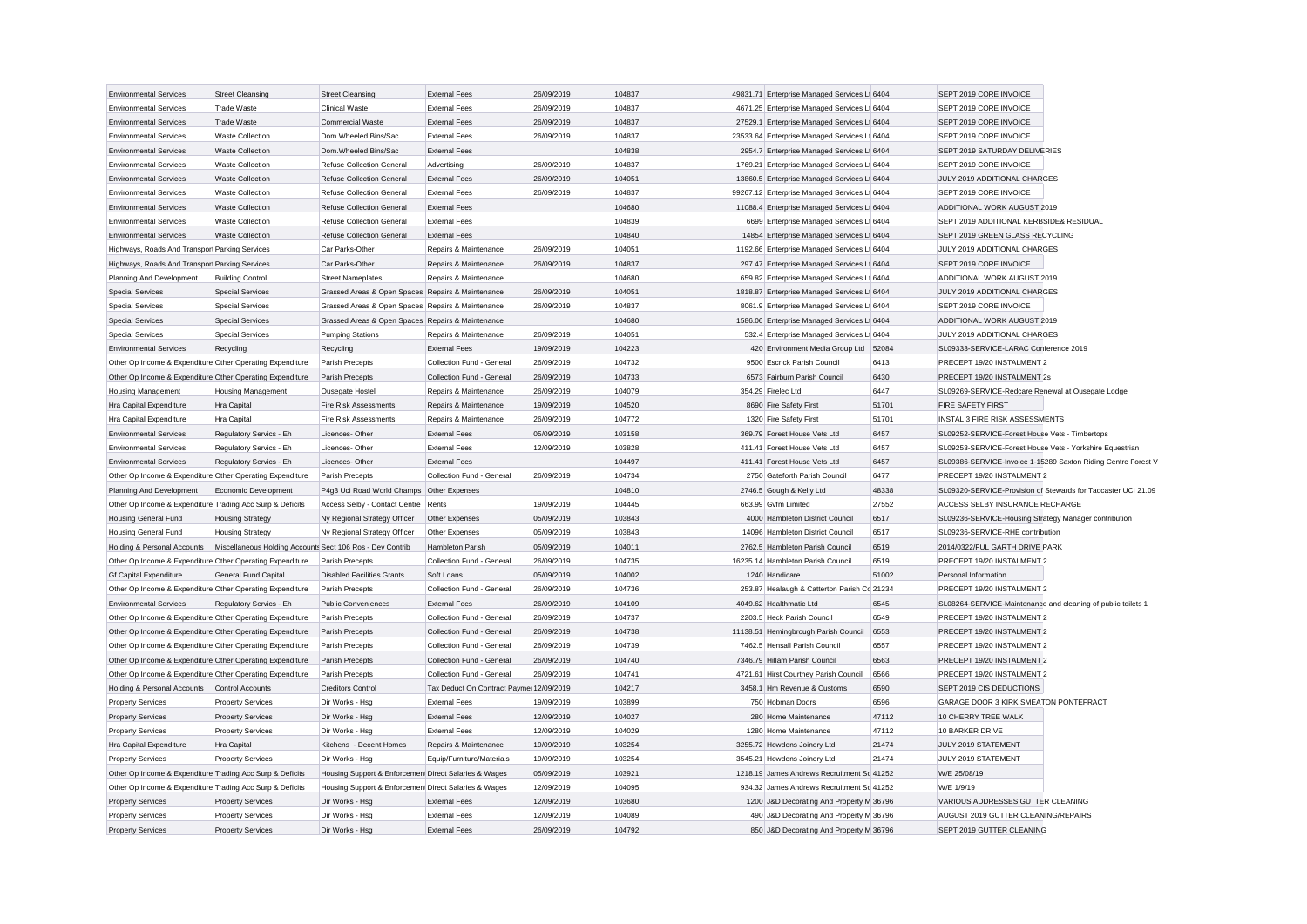| <b>Property Services</b>                                  | <b>Property Services</b>   | Dir Works - Hsg                                      | Other Expenses                     | 12/09/2019 | 104087 | 500 J&D Decorating And Property M 36796   |       | 77 WEST ACRES BYRAM                                   |                                                               |
|-----------------------------------------------------------|----------------------------|------------------------------------------------------|------------------------------------|------------|--------|-------------------------------------------|-------|-------------------------------------------------------|---------------------------------------------------------------|
| <b>Property Services</b>                                  | <b>Property Services</b>   | Dir Works - Hsg                                      | Other Expenses                     | 12/09/2019 | 104088 | 600 J&D Decorating And Property M 36796   |       | 7 MARSH CROFT BROTHERTON                              |                                                               |
| <b>Property Services</b>                                  | <b>Property Services</b>   | Dir Works - Hsg                                      | Other Expenses                     | 19/09/2019 | 103277 | 350 J&D Decorating And Property M 36796   |       | 14 ABBOTS ROAD SELBY                                  |                                                               |
| <b>Property Services</b>                                  | <b>Property Services</b>   | Dir Works - Hsg                                      | Other Expenses                     | 19/09/2019 | 103279 | 800 J&D Decorating And Property M 36796   |       | 160 SPRINGFIELD ROAD SHERBURN                         |                                                               |
| <b>Property Services</b>                                  | <b>Property Services</b>   | Dir Works - Hsg                                      | Other Expenses                     | 19/09/2019 | 103280 | 320 J&D Decorating And Property M 36796   |       | 10 NORTH DRIVE SHERBURN                               |                                                               |
| <b>Property Services</b>                                  | <b>Property Services</b>   | Dir Works - Hsg                                      | Other Expenses                     | 19/09/2019 | 104281 | 300 J&D Decorating And Property M 36796   |       | <b>15B EAST ACRES</b>                                 |                                                               |
| <b>Property Services</b>                                  | <b>Property Services</b>   | Dir Works - Hsg                                      | Other Expenses                     | 19/09/2019 | 104282 | 500 J&D Decorating And Property M 36796   |       | 20 OAKLAND CRESCENT                                   |                                                               |
| <b>Property Services</b>                                  | <b>Property Services</b>   | Dir Works - Hsg                                      | Other Expenses                     | 26/09/2019 | 104794 | 400 J&D Decorating And Property M 36796   |       | 5 TOWNEND CLOSE CARLTON                               |                                                               |
| <b>Property Services</b>                                  | <b>Property Services</b>   | Dir Works - Hsg                                      | Equip/Furniture/Materials          | 26/09/2019 | 104474 | 7775.47 Jewson Ltd                        | 6662  | AUGUST 2019 STATEMENT                                 |                                                               |
| Other Op Income & Expenditure Other Operating Expenditure |                            | Parish Precepts                                      | Collection Fund - General          | 26/09/2019 | 104742 | 2500 Kelfield Parish Council              | 6688  | PRECEPT 19/20 INSTALMENT 2                            |                                                               |
| Other Op Income & Expenditure Other Operating Expenditure |                            | Parish Precepts                                      | Collection Fund - General          | 26/09/2019 | 104743 | 8081.5 Kellington Parish Council          | 6689  | PRECEPT 19/20 INSTALMENT 2                            |                                                               |
| <b>Environmental Services</b>                             | Regulatory Servics - Eh    | Taxi & Hire Licences                                 | <b>Professional Fees</b>           | 26/09/2019 | 104501 | 1500 Kings Chambers                       | 34560 |                                                       | SL09387-SERVICE-Brief on Hearing - Kings Chambers - M Wright  |
| Planning And Development                                  | Development Control        | Development Management                               | <b>Professional Fees</b>           | 05/09/2019 | 104073 | 1137.5 Kings Chambers                     | 34560 | GASCOIGNE WOOD INTERCHANGE SHERBURN                   |                                                               |
| Other Op Income & Expenditure Other Operating Expenditure |                            | Parish Precepts                                      | Collection Fund - General          | 26/09/2019 | 104744 | 3956.97 Kirk Smeaton Parish Council       | 6703  | PRECEPT 19/20 INSTALMENT 2                            |                                                               |
| Hra Capital Expenditure                                   | <b>Hra Capital</b>         | <b>Bathroom Replacements</b>                         | Repairs & Maintenance              | 26/09/2019 | 104195 | 270 Kml Flooring Limited                  | 6704  | 17A MANOR GARTH KELLINGTON                            |                                                               |
| <b>Property Services</b>                                  | <b>Property Services</b>   | Dir Works - Hsg                                      | <b>External Fees</b>               |            | 104236 | 440 Kml Flooring Limited                  | 6704  | <b>4 DEEPING WAY SELBY</b>                            |                                                               |
| <b>Property Services</b>                                  | <b>Property Services</b>   | Dir Works - Hsg                                      | <b>External Fees</b>               |            | 104446 | 350 Kml Flooring Limited                  | 6704  | 25 FAIRFIELD WAY                                      |                                                               |
| <b>Property Services</b>                                  | <b>Property Services</b>   | Dir Works - Hsg                                      | <b>External Fees</b>               |            | 104503 | 390 Kml Flooring Limited                  | 6704  | 1 JOHNSON STREET SELBY                                |                                                               |
| Other Op Income & Expenditure Trading Acc Surp & Deficits |                            | <b>Legal Services</b>                                | <b>External Fees</b>               | 13/09/2019 | 4108   | 1620 Land Registry                        | 31707 | APRIL 2019 - AUGUST 2019 SEARCHES                     |                                                               |
| Central Services To The Public Emergency Planning         |                            | <b>Emergency Planning</b>                            | Other Expenses                     | 05/09/2019 | 104014 | 875 L C Packaging Uk Ltd                  | 45608 |                                                       | SL09273-SERVICE-500 x standard white filled sandbags @£1.75 e |
| <b>Environmental Services</b>                             | Regulatory Servics - Eh    | Dog Warden                                           | Contract Hire/Lease                |            | 104803 | 1431.56 Leaseplan Uk Ltd                  | 41780 | <b>KE14 KHY EARLY TERMINATION</b>                     |                                                               |
| <b>Property Services</b>                                  | <b>Property Services</b>   | Dir Works - Hsg                                      | <b>Running Costs</b>               | 19/09/2019 | 104492 | 665 Leaseplan Uk Ltd                      | 41780 | <b>LEASE RECHARGE</b>                                 |                                                               |
|                                                           |                            |                                                      |                                    |            |        |                                           | 36656 |                                                       |                                                               |
| <b>Housing Management</b>                                 | <b>Housing Management</b>  | <b>Housing Management</b>                            | <b>Fines And Costs/Penalties</b>   | 20/09/2019 | 4116   | 255 Liberata Uk Ltd                       | 36656 | Personal Information                                  |                                                               |
| <b>Housing Management</b>                                 | <b>Housing Management</b>  | <b>Housing Management</b>                            | <b>Legal Fees</b>                  | 13/09/2019 | 4113   | 892 Liberata Uk Ltd                       |       | AUGUST 2019 PCOL CLAIMS                               |                                                               |
| Other Op Income & Expenditure Other Operating Expenditure |                            | Parish Precepts                                      | Collection Fund - General          | 26/09/2019 | 104745 | 1510.69 Little Smeaton Parish Council     | 43987 | PRECEPT 19/20 INSTALMENT 2                            |                                                               |
| Other Op Income & Expenditure Other Operating Expenditure |                            | Parish Precepts                                      | Collection Fund - General          | 26/09/2019 | 104746 | 525 Long Drax Parish Council              | 6778  | PRECEPT 19/20 INSTALMENT 2                            |                                                               |
| Planning And Development                                  | Development Control        | Development Management                               | Direct Salaries & Wages            | 05/09/2019 | 103992 | 1755 Macdonald & Company Freelan 47534    |       | SP00022-SERVICE-Order number to be quoted             |                                                               |
| Planning And Development                                  | Development Control        | Development Management                               | Direct Salaries & Wages            | 05/09/2019 | 103993 | 1941.17 Macdonald & Company Freelan 47534 |       | SP00024-SERVICE-Order no. to be quoted                |                                                               |
| Planning And Development                                  | Development Control        | Development Management                               | Direct Salaries & Wages            | 12/09/2019 | 104107 | 1567.5 Macdonald & Company Freelan 47534  |       | SP00022-SERVICE-Order number to be quoted             |                                                               |
| Planning And Development                                  | <b>Development Control</b> | Development Management                               | <b>Direct Salaries &amp; Wages</b> | 12/09/2019 | 104108 | 1751.96 Macdonald & Company Freelan 47534 |       | SP00024-SERVICE-Order no, to be quoted                |                                                               |
| <b>Cultural And Related Services</b>                      | Tourism                    | P4g3 Tourism & Culture                               | Other Expenses                     | 12/09/2019 | 104006 | 500 Made You Look                         | 51076 | SL07910-SERVICE-Delivery of Window Dressing Workshops |                                                               |
| <b>Housing General Fund</b>                               | <b>Housing Strategy</b>    | P4g Empty Homes                                      | Direct Salaries & Wages            | 05/09/2019 | 104113 | 940.55 Matrix Scm Limited                 | 48241 | SL09147-SERVICE-Agency Staffing                       |                                                               |
| <b>Housing General Fund</b>                               | <b>Housing Strategy</b>    | P4g Empty Homes                                      | Direct Salaries & Wages            | 05/09/2019 | 104114 | 762.2 Matrix Scm Limited                  | 48241 | SL09147-SERVICE-Agency Staffing                       |                                                               |
| <b>Housing General Fund</b>                               | <b>Housing Strategy</b>    | P4g Empty Homes                                      | Direct Salaries & Wages            | 12/09/2019 | 104116 | 1438.29 Matrix Scm Limited                | 48241 | SL09147-SERVICE-Agency Staffing                       |                                                               |
| <b>Housing General Fund</b>                               | <b>Housing Strategy</b>    | P4g Empty Homes                                      | Direct Salaries & Wages            | 19/09/2019 | 104469 | 442.65 Matrix Scm Limited                 | 48241 | SL09147-SERVICE-Agency Staffing                       |                                                               |
| Hra Capital Expenditure                                   | <b>Hra</b> Capital         | Void Property Repairs                                | Direct Salaries & Wages            | 05/09/2019 | 104113 | 651.7 Matrix Scm Limited                  | 48241 | SL09097-SERVICE-Agency Staffing                       |                                                               |
| Hra Capital Expenditure                                   | Hra Capital                | Void Property Repairs                                | Direct Salaries & Wages            | 05/09/2019 | 104113 | 631.96 Matrix Scm Limited                 | 48241 | SL09103-SERVICE-Agency Staffing                       |                                                               |
| Hra Capital Expenditure                                   | <b>Hra Capital</b>         | Void Property Repairs                                | Direct Salaries & Wages            | 05/09/2019 | 104114 | 634.55 Matrix Scm Limited                 | 48241 | SL09097-SERVICE-Agency Staffing                       |                                                               |
| Hra Capital Expenditure                                   | <b>Hra Capital</b>         | Void Property Repairs                                | Direct Salaries & Wages            | 05/09/2019 | 104114 | 631.96 Matrix Scm Limited                 | 48241 | SL09103-SERVICE-Agency Staffing                       |                                                               |
| Hra Capital Expenditure                                   | Hra Capital                | Void Property Repairs                                | Direct Salaries & Wages            | 12/09/2019 | 104116 | 1149.3 Matrix Scm Limited                 | 48241 | SL09097-SERVICE-Agency Staffing                       |                                                               |
| Hra Capital Expenditure                                   | <b>Hra</b> Capital         | Void Property Repairs                                | <b>Direct Salaries &amp; Wages</b> | 12/09/2019 | 104116 | 1127.28 Matrix Scm Limited                | 48241 | SL09103-SERVICE-Agency Staffing                       |                                                               |
| Hra Capital Expenditure                                   | Hra Capital                | Void Property Repairs                                | Direct Salaries & Wages            | 19/09/2019 | 104469 | 645.65 Matrix Scm Limited                 | 48241 | SL09097-SERVICE-Agency Staffing                       |                                                               |
| Hra Capital Expenditure                                   | <b>Hra Capital</b>         | Void Property Repairs                                | Direct Salaries & Wages            | 19/09/2019 | 104469 | 631.96 Matrix Scm Limited                 | 48241 | SL09103-SERVICE-Agency Staffing                       |                                                               |
| Other Op Income & Expenditure Trading Acc Surp & Deficits |                            | <b>Civic Centre</b>                                  | Direct Salaries & Wages            | 05/09/2019 | 104115 | 377.7 Matrix Scm Limited                  | 48241 | SL09116-SERVICE-Agency Staffing                       |                                                               |
| Other Op Income & Expenditure Trading Acc Surp & Deficits |                            | Civic Centre                                         | Direct Salaries & Wages            | 12/09/2019 | 104116 | 339.93 Matrix Scm Limited                 | 48241 | SL09116-SERVICE-Agency Staffing                       |                                                               |
| Other Op Income & Expenditure Trading Acc Surp & Deficits |                            | Property Management                                  | <b>Direct Salaries &amp; Wages</b> | 19/09/2019 | 104469 | 2973.3 Matrix Scm Limited                 | 48241 | SL09374-SERVICE- Agency Costs                         |                                                               |
| Planning And Development                                  | Economic Development       | Hsg Development & Regenerati Direct Salaries & Wages |                                    | 05/09/2019 | 104113 | 1469.82 Matrix Scm Limited                | 48241 | SL09145-SERVICE-Agency Staffing                       |                                                               |
| Planning And Development                                  | Economic Development       | Hsg Development & Regenerati Direct Salaries & Wages |                                    | 05/09/2019 | 104115 | 1054.68 Matrix Scm Limited                | 48241 | SL09145-SERVICE-Agency Staffing                       |                                                               |
| Planning And Development                                  | Economic Development       | Hsg Development & Regenerati Direct Salaries & Wages |                                    | 12/09/2019 | 104116 | 1716.66 Matrix Scm Limited                | 48241 | SL09145-SERVICE-Agency Staffing                       |                                                               |
| Hra Capital Expenditure                                   | Hra Capital                | Asbestos Surveys & Removal                           | Repairs & Maintenance              | 05/09/2019 | 104099 | 566.06 Mcp Environmental                  | 50124 | INSTALMENT 8 OUTSTANDING BALANCE                      |                                                               |
| Hra Capital Expenditure                                   | <b>Hra Capital</b>         | Asbestos Surveys & Removal                           | Repairs & Maintenance              | 19/09/2019 | 104476 | 3782.78 Mcp Environmental                 | 50124 | INSTALMENT 12 ASBESTOS REMOVAL WORKS                  |                                                               |
| Hra Capital Expenditure                                   | <b>Hra</b> Capital         | Void Property Repairs                                | Repairs & Maintenance              | 05/09/2019 | 104099 | 1414.49 Mcp Environmental                 | 50124 | INSTALMENT 8 OUTSTANDING BALANCE                      |                                                               |
| <b>Property Services</b>                                  | <b>Property Services</b>   | Dir Works - Hsg                                      | <b>External Fees</b>               | 05/09/2019 | 104099 | 1190.06 Mcp Environmental                 | 50124 | INSTALMENT 8 OUTSTANDING BALANCE                      |                                                               |
|                                                           |                            |                                                      |                                    |            |        |                                           |       |                                                       |                                                               |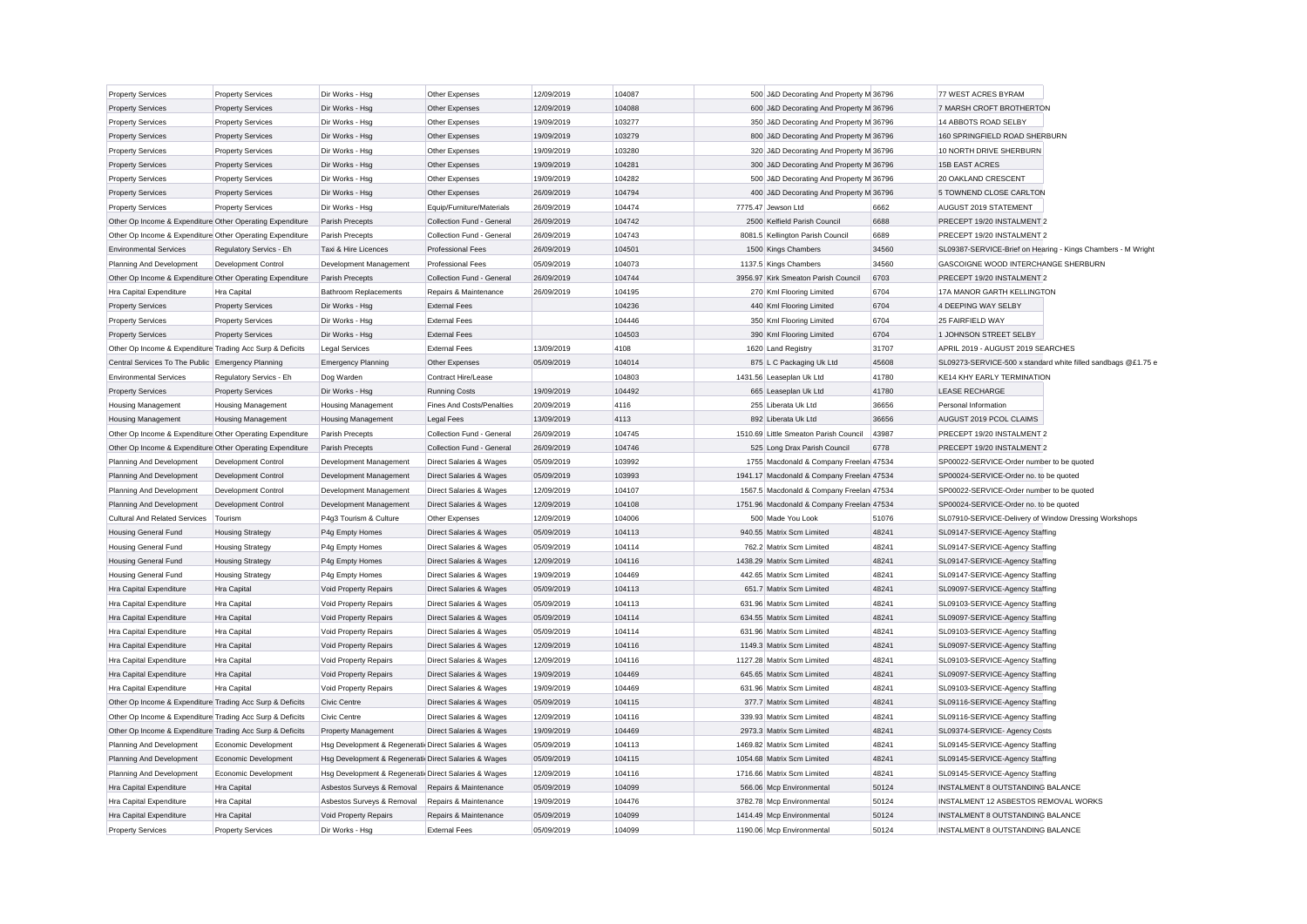| <b>Housing Management</b>                                 | Housing Management                                                          | Central Heating-Gas                               | Repairs & Maintenance     | 19/09/2019 | 104475 | 24073.71 Mears Limited                      | 48311 | <b>INSTALMENT 28 GAS CONTRACT</b>                             |
|-----------------------------------------------------------|-----------------------------------------------------------------------------|---------------------------------------------------|---------------------------|------------|--------|---------------------------------------------|-------|---------------------------------------------------------------|
| <b>Housing Management</b>                                 | <b>Housing Management</b>                                                   | Central Heating-Gas                               | Repairs & Maintenance     | 19/09/2019 | 104495 | 18586.18 Mears Limited                      | 48311 | <b>VARIOUS WORKS</b>                                          |
| Hra Capital Expenditure                                   | <b>Hra Capital</b>                                                          | <b>Central Heating Systems</b>                    | Repairs & Maintenance     | 19/09/2019 | 104475 | 7644.6 Mears Limited                        | 48311 | INSTALMENT 28 GAS CONTRACT                                    |
| Hra Capital Expenditure                                   | <b>Hra Capital</b>                                                          | <b>Central Heating Systems</b>                    | Repairs & Maintenance     | 19/09/2019 | 104495 | 12218.61 Mears Limited                      | 48311 | <b>VARIOUS WORKS</b>                                          |
| Hra Capital Expenditure                                   | Hra Capital                                                                 | <b>Electrical Rewires</b>                         | Repairs & Maintenance     |            | 104684 | 765 Michael Walsh (Plasterers) Ltd 7419     |       | <b>NEWMILLGATE</b>                                            |
| Hra Capital Expenditure                                   | Hra Capital                                                                 | <b>Electrical Rewires</b>                         | Repairs & Maintenance     |            | 104685 | 366 Michael Walsh (Plasterers) Ltd 7419     |       | CASTLE CLOSE                                                  |
| <b>Property Services</b>                                  | <b>Property Services</b>                                                    | Dir Works - Hsa                                   | <b>External Fees</b>      | 26/09/2019 | 104187 | 301 Michael Walsh (Plasterers) Ltd 7419     |       | 7 HOLLYTREE WALK                                              |
| <b>Property Services</b>                                  | <b>Property Services</b>                                                    | Dir Works - Hsg                                   | <b>External Fees</b>      | 26/09/2019 | 104189 | 284.5 Michael Walsh (Plasterers) Ltd 7419   |       | 23 HUNGATE ROAD                                               |
| <b>Property Services</b>                                  | <b>Property Services</b>                                                    | Dir Works - Hsg                                   | <b>External Fees</b>      | 26/09/2019 | 104190 | 378 Michael Walsh (Plasterers) Ltd 7419     |       | 36 PARK ROAD BARLOW                                           |
| <b>Property Services</b>                                  | <b>Property Services</b>                                                    | Dir Works - Hsg                                   | <b>External Fees</b>      | 26/09/2019 | 104192 | 369.5 Michael Walsh (Plasterers) Ltd 7419   |       | 60 JOHNSON STREET SELBY                                       |
| <b>Property Services</b>                                  | <b>Property Services</b>                                                    | Dir Works - Hsg                                   | <b>External Fees</b>      |            | 104468 | 2802 Michael Walsh (Plasterers) Ltd 7419    |       | 29B MILL CLOSE                                                |
| <b>Property Services</b>                                  | <b>Property Services</b>                                                    | Dir Works - Hsa                                   | <b>External Fees</b>      |            | 104683 | 386.5 Michael Walsh (Plasterers) Ltd 7419   |       | 23 CATHCART CLOSE                                             |
| Cultural And Related Services Tourism                     |                                                                             | P4g Celebrating Selby 950                         | Other Expenses            |            | 104846 | 3180 Michala Pearson                        | 51765 | SL09195-SERVICE-Selby 950 - curator's fee to deliver Selby Tr |
| Other Op Income & Expenditure Trading Acc Surp & Deficits |                                                                             | Human Resources                                   | <b>Professional Fees</b>  | 26/09/2019 | 104041 | 554 Mind Matters Counselling Llp            | 49206 | SL09322-SERVICE-Counselling Service - Invoice 43724           |
| <b>Property Services</b>                                  | <b>Property Services</b>                                                    | Dir Works - Hsg                                   | Equip/Furniture/Materials | 12/09/2019 | 104009 | 1475.13 Mkm Building Supplies Ltd           | 21210 | AUG 2019 STATEMENT                                            |
| <b>Property Services</b>                                  | <b>Property Services</b>                                                    | Dir Works - Hsg                                   | Equip/Furniture/Materials | 19/09/2019 | 104206 | 600.77 Mkm Building Supplies Ltd            | 21210 | AUGUST 2019 STATEMENT                                         |
| Other Op Income & Expenditure Other Operating Expenditure |                                                                             | Parish Precepts                                   | Collection Fund - General | 26/09/2019 | 104747 | 9904.5 Monk Fryston Parish Council          | 6829  | PRECEPT 19/20 INSTALMENT 2                                    |
| Housing Management                                        | <b>Housing Management</b>                                                   | Central Heating-Gas                               | <b>Professional Fees</b>  | 12/09/2019 | 103739 | 699.84 Morgan Lambert Ltd                   | 6835  | 14/8/19 16/8/19 THIRD PARTY QUALITY AUDI                      |
| <b>Gf Capital Expenditure</b>                             | <b>General Fund Capital</b>                                                 | <b>Disabled Facilities Grants</b>                 | Soft Loans                | 19/09/2019 | 104465 | 975 Personal Information                    | 52114 | Personal Information                                          |
| Other Op Income & Expenditure Trading Acc Surp & Deficits |                                                                             | Access Selby - Contact Centre Clothing & Uniforms |                           |            | 104433 | 412.75 Mwuk Ltd T/A Alexandra               | 6048  | SL09262-SERVICE-Alexandra Staff Uniform                       |
| Central Services To The Public Local Tax Collection       |                                                                             | <b>Council Tax Collection</b>                     | Computing                 | 26/09/2019 | 104091 | 621.93 Neopost Ltd                          | 6867  | 9/10/19-8/1/20 MAINTENANCE CHARGE                             |
| Other Op Income & Expenditure Other Operating Expenditure |                                                                             | Parish Precepts                                   | Collection Fund - General | 26/09/2019 | 104748 | 1000 Newland Parish Council                 | 31679 | PRECEPT 19/20 INSTALMENT 2                                    |
| Planning And Development                                  | Economic Development                                                        | P4g Open For Business                             | Other Expenses            | 19/09/2019 | 104534 | 1550 Newsco Insider Limited                 | 49758 | SL08986-SERVICE-Place branding media partnership              |
| Other Op Income & Expenditure Other Operating Expenditure |                                                                             | Parish Precepts                                   | Collection Fund - General | 26/09/2019 | 104749 | 5000 Newton Kyme Cum Toulston Pa 6874       |       | PRECEPT 19/20 INSTALMENT 2                                    |
| Other Op Income & Expenditure Other Operating Expenditure |                                                                             | Parish Precepts                                   | Collection Fund - General | 26/09/2019 | 104750 | 8500 North Duffield Parish Council          | 6884  | PRECEPT 19/20 INSTALMENT 2                                    |
| Central Services To The Public Local Welfare Assistance   |                                                                             | Local Welfare Assistance                          | <b>Professional Fees</b>  |            | 104266 | 625 Northgate Public Services (Uk) I 47740  |       | SL09342-SERVICE-FINDSCHEME                                    |
| Central Services To The Public Local Welfare Assistance   |                                                                             | Local Welfare Assistance                          | <b>Professional Fees</b>  |            | 104267 | 2250 Northgate Public Services (Uk) I 47740 |       | SL09342-SERVICE-FINDSCHEME                                    |
| Central Services To The Public   Local Land Charges       |                                                                             | <b>Land Charges</b>                               | <b>External Fees</b>      | 26/09/2019 | 104076 | 2200.2 North Yorkshire County Council 6902  |       | SL09241-SERVICE-County Searches - July 2019                   |
|                                                           | Gen Grants & Collection Fund Taxation & Non-Specific Grants Gen Fund Income |                                                   | <b>Collection Fund</b>    | 17/09/2019 | 104524 | 439971 North Yorkshire County Council 32208 |       | 19/09/19 RETAINED BUSINESS RATES                              |
| Holding & Personal Accounts                               | Miscellaneous Holding Accounts Nndr Payers Coll Fund (Old)                  |                                                   | <b>Collection Fund</b>    | 17/09/2019 | 104524 | 495327 North Yorkshire County Council 32208 |       | 19/09/19 RETAINED BUSINESS RATES                              |
| Other Op Income & Expenditure Trading Acc Surp & Deficits |                                                                             | <b>Human Resources</b>                            | <b>External Fees</b>      | 12/09/2019 | 103438 | 533 North Yorkshire County Council 6902     |       | SL09284-SERVICE-Minute Taking - Invoice Number 320001885      |
| Holding & Personal Accounts                               | Miscellaneous Holding Accounts Nndr Payers Coll Fund (Old)                  |                                                   | Collection Fund           | 17/09/2019 | 104525 | 23103 North Yorkshire Fire & Rescue 32207   |       | 19/09/19 RETAINED BUSINESS RATES                              |
| Hra Capital Expenditure                                   | <b>Hra Capital</b>                                                          | <b>External Cyclical Repairs</b>                  | Repairs & Maintenance     | 12/09/2019 | 104350 | 13372.88 Novus Property Solutions Ltd       | 50184 | EXTERNAL CYCLICAL AND DOOR REPAIR                             |
| Hra Capital Expenditure                                   | <b>Hra Capital</b>                                                          | <b>External Door Replacements</b>                 | Repairs & Maintenance     | 12/09/2019 | 104350 | 23774.02 Novus Property Solutions Ltd       | 50184 | EXTERNAL CYCLICAL AND DOOR REPAIR                             |
| Other Op Income & Expenditure Trading Acc Surp & Deficits |                                                                             | Access Selby - Contact Centre                     | <b>Energy Costs</b>       | 26/09/2019 | 104509 | 877.82 Npower Ltd                           | 6917  | ACCESS SELBY AUG 19                                           |
| Planning And Development                                  | Economic Development                                                        | Prospect Centre Mr                                | <b>Energy Costs</b>       | 19/09/2019 | 104301 | 263.73 Npower Ltd                           | 6917  | PROSPECT CENTRE 01/08/2019-31/08/2019                         |
| <b>Special Services</b>                                   | <b>Special Services</b>                                                     | <b>Community Centres</b>                          | <b>Energy Costs</b>       | 26/09/2019 | 104508 | 484.74 Npower Ltd                           | 6917  | COMMUNAL SUPPLY AUG 2019                                      |
| <b>Environmental Services</b>                             | Regulatory Servics - Eh                                                     | Food Safety Enforcement                           | Other Expenses            | 26/09/2019 | 104777 | 975 N S Redfern                             | 31130 | SL09400-SERVICE-Food Inspection                               |
| Planning And Development                                  | Economic Development                                                        | P4g3 Strategic Site Masterplan Other Expenses     |                           | 26/09/2019 | 104071 | 1000 Parisi Solicitors Ltd                  | 52057 | SL09395-SERVICE-Legal services                                |
| Planning And Development                                  | Economic Development                                                        | Property Management                               | Repairs & Maintenance     |            | 104787 | 2600 Paul Harrison                          | 6531  | EGGBOROUGH CRICKET CLUB WALL                                  |
| <b>Property Services</b>                                  | <b>Property Services</b>                                                    | Dir Works - Hsg                                   | <b>External Fees</b>      | 12/09/2019 | 103902 | 652.21 Paul Harrison                        | 6531  | 18 BEECHWOOD CLOSE SHERBURN IN ELMET                          |
| <b>Property Services</b>                                  | <b>Property Services</b>                                                    | Dir Works - Hsg                                   | <b>External Fees</b>      | 12/09/2019 | 103922 | 631.83 Paul Harrison                        | 6531  | 213 ABBOTS ROAD SELBY                                         |
| Planning And Development                                  | Economic Development                                                        | P4g3 Uci Road World Champs Other Expenses         |                           | 19/09/2019 | 104587 | 3964.58 Pennine Events Ltd                  | 43797 | SL09250-SERVICE-Pennine Events - UCI management fee 1 of 2    |
| <b>Cultural And Related Services</b>                      | Tourism                                                                     | P4g Celebrating Selby 950                         | Other Expenses            | 26/09/2019 | 104078 | 830 Performing Arts Etc Ltd                 | 51583 | SL08747-SERVICE-Selby 950 Selby Sings - artist costs and sub- |
| <b>Property Services</b>                                  | <b>Property Services</b>                                                    | Dir Works - Hsa                                   | <b>External Fees</b>      | 12/09/2019 | 104061 | 350 Pjt Property Maintenance                | 6980  | LBH COURT GUTTER CLEARANCE                                    |
| Corporate And Democratic Core Democratic Rep & Mgmnt      |                                                                             | Democratic Core                                   | <b>Training Expenses</b>  |            | 104696 | 475 Positive Impact                         | 52134 | SL09418-SERVICE-Media Training for Members                    |
| Highways, Roads And Transpor Parking Services             |                                                                             | Car Parks Pay & Dis.                              | Repairs & Maintenance     |            | 104701 | 358 Project Fabrications & Engineer 30470   |       | SELBY LEISURE CENTRE REPAIR GATES                             |
| <b>Property Services</b>                                  | <b>Property Services</b>                                                    | Dir Works - Hsg                                   | <b>External Fees</b>      | 19/09/2019 | 104296 | 1236 Project Fabrications & Engineer 30470  |       | JOB NUMBER 1033853                                            |
| <b>Property Services</b>                                  | <b>Property Services</b>                                                    | Dir Works - Hsg                                   | <b>External Fees</b>      | 19/09/2019 | 104297 | 396 Project Fabrications & Engineer 30470   |       | JOB NUMBER 1033856                                            |
| Hra Other                                                 | Financing & Invest Inc & Exp                                                | <b>External Interest Payable</b>                  | Other Expenses            | 20/09/2019 | 4117   | 879077.5 Public Works Loan Board            | 7017  | 30/09/19 500524-500535 INTEREST                               |
| Hra Other                                                 | Financing & Invest Inc & Exp                                                | <b>External Interest Payable</b>                  | Other Expenses            | 20/09/2019 | 4118   | 41875 Public Works Loan Board               | 7017  | 30/9/19 478159 INTEREST                                       |
| Other Op Income & Expenditure Financing & Investment I&E  |                                                                             | <b>External Interest Payable</b>                  | Other Expenses            | 13/09/2019 | 4106   | 37600 Public Works Loan Board               | 7017  | 03/09/19 496789 INTEREST                                      |
| <b>Special Services</b>                                   | <b>Special Services</b>                                                     | <b>Pumping Stations</b>                           | Repairs & Maintenance     | 19/09/2019 | 103877 | 1753.89 R A Dalton                          | 6326  | MILL LANE RYTHER LS24 9EG                                     |
|                                                           |                                                                             |                                                   |                           |            |        |                                             |       |                                                               |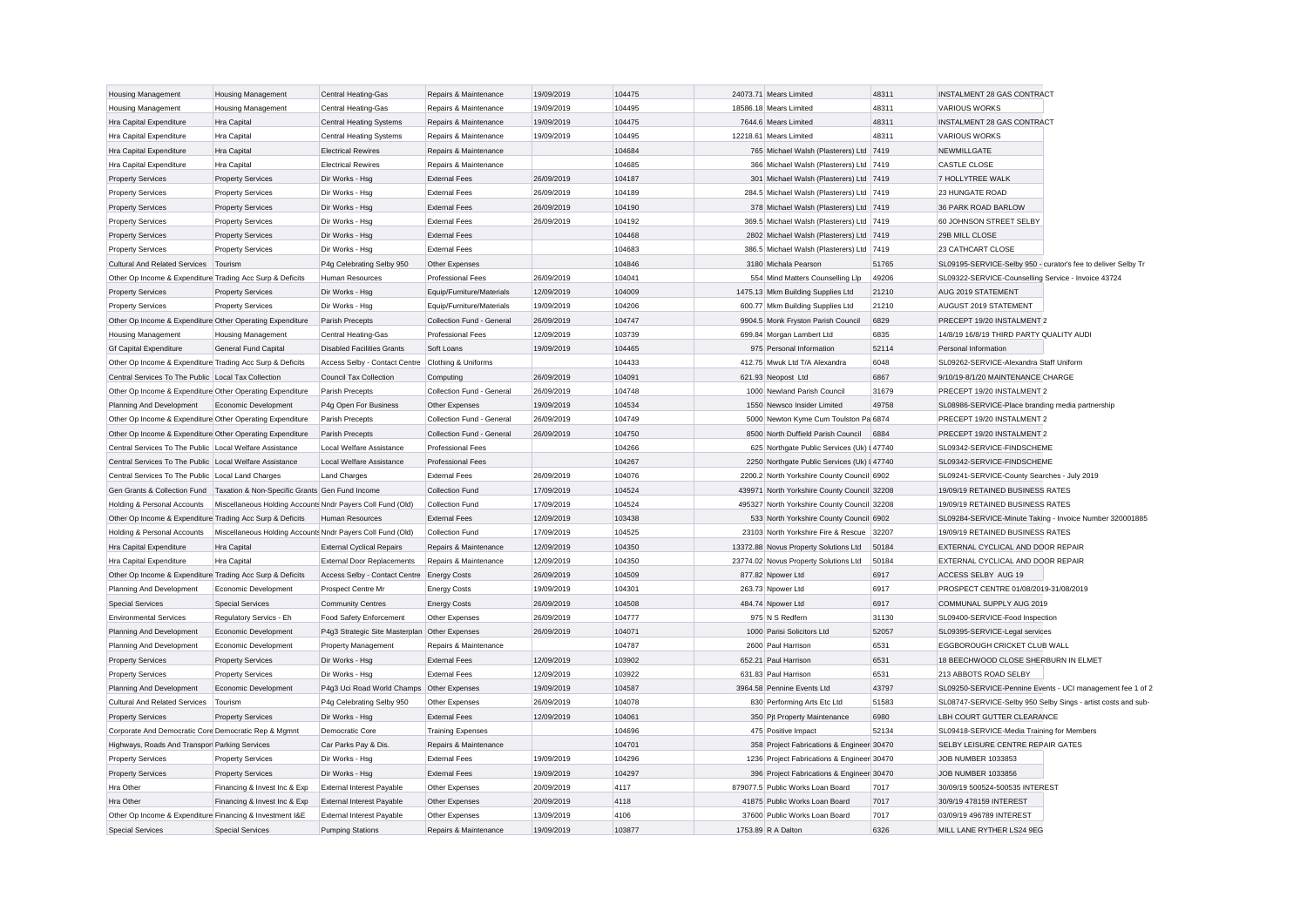| Other Op Income & Expenditure Trading Acc Surp & Deficits |                                                            | lct                                      | <b>Professional Fees</b>  | 26/09/2019 | 104024 | 400 Razorblue Ltd                            | 27684 | SL08488-SERVICE-Managed IT Support 19/20    |                                                               |
|-----------------------------------------------------------|------------------------------------------------------------|------------------------------------------|---------------------------|------------|--------|----------------------------------------------|-------|---------------------------------------------|---------------------------------------------------------------|
| <b>Gf Capital Expenditure</b>                             | General Fund Capital                                       | <b>Disabled Facilities Grants</b>        | Soft Loans                | 05/09/2019 | 104000 | 4940 Rdv Contracting Ltd                     | 50039 | Personal Information                        |                                                               |
| <b>Gf Capital Expenditure</b>                             | General Fund Capital                                       | <b>Disabled Facilities Grants</b>        | Soft Loans                | 05/09/2019 | 104098 | 5664 Rdv Contracting Ltd                     | 50039 | Personal Information                        |                                                               |
| <b>Property Services</b>                                  | <b>Property Services</b>                                   | Dir Works - Hsg                          | <b>External Fees</b>      | 19/09/2019 | 104603 | 500 Rdv Contracting Ltd                      | 50039 | 1 KITCHEN DRIVE                             |                                                               |
| Other Op Income & Expenditure Trading Acc Surp & Deficits |                                                            | Human Resources                          | <b>Training Expenses</b>  | 12/09/2019 | 104184 | 376 Rh Environmental Limited                 | 33398 | SL09326-SERVICE-HHSRS Practitioner Training |                                                               |
| Other Op Income & Expenditure Other Operating Expenditure |                                                            | Parish Precepts                          | Collection Fund - General | 26/09/2019 | 104751 | 47262.6 Riccall Parish Council               | 7068  | PRECEPT 19/20 INSTALMENT 2                  |                                                               |
| Planning And Development                                  | Development Control                                        | Development Management                   | <b>Professional Fees</b>  | 19/09/2019 | 103865 | 595 Rosetta Landscape Design                 | 6987  |                                             | SL09177-SERVICE-3/2019/TPO- N. Duffield, Tree Assessment-Prov |
| Planning And Development                                  | <b>Development Control</b>                                 | Development Management                   | <b>Professional Fees</b>  | 19/09/2019 | 103866 | 325 Rosetta Landscape Design                 | 6987  |                                             | SL09054-SERVICE-Aboricultural Advice for 2019/0653/HPA- 1 Hig |
| Central Services To The Public Flections                  |                                                            | Register Of Electors                     | Communications            |            | 104294 | 1372.32 Royal Mail Group Plc                 | 7100  | RESPONSE PLUS SERVICE                       |                                                               |
| Other Op Income & Expenditure Trading Acc Surp & Deficits |                                                            | Postage Account                          | Communications            | 26/09/2019 | 104072 | 1030.76 Royal Mail Group Plc                 | 7100  | 1ST CLASS POST SERVICE                      |                                                               |
| Other Op Income & Expenditure Trading Acc Surp & Deficits |                                                            | Postage Account                          | Communications            |            | 104293 | 1956.52 Royal Mail Group Plc                 | 7100  | <b>POSTAGE</b>                              |                                                               |
| <b>Housing General Fund</b>                               | Homelessness                                               | <b>Homeless Persons</b>                  | Other Expenses            | 06/09/2019 | 4098   | 1206.8 Rsp Rail Travel Account               | 47022 | JULY 2019 RAIL FARE SETTLEMENT              |                                                               |
| <b>Environmental Services</b>                             | Recycling                                                  | Recycling                                | <b>External Fees</b>      | 26/09/2019 | 104040 | 601.16 Ryedale Organics Ltd                  | 6694  | WEEK 35 GREENWASTE                          |                                                               |
| <b>Environmental Services</b>                             | Recycling                                                  | Recycling                                | <b>External Fees</b>      |            | 104515 | 487.54 Ryedale Organics Ltd                  | 6694  | GREENWASTE                                  |                                                               |
| <b>Environmental Services</b>                             | Recycling                                                  | Recycling                                | <b>External Fees</b>      |            | 104516 | 710.6 Ryedale Organics Ltd                   | 6694  | <b>GREENWASTE</b>                           |                                                               |
| <b>Environmental Services</b>                             | Recycling                                                  | Recycling                                | <b>External Fees</b>      |            | 104798 | 380.38 Ryedale Organics Ltd                  | 6694  | WEEK 38 GREENWASTE                          |                                                               |
| Other Op Income & Expenditure Other Operating Expenditure |                                                            | Parish Precepts                          | Collection Fund - General | 26/09/2019 | 104752 | 1500 Ryther Cum Ossendyke Parish (7107       |       | PRECEPT 19/20 INSTALMENT 2                  |                                                               |
| Central Services To The Public Local Tax Collection       |                                                            | <b>Council Tax Collection</b>            | <b>External Fees</b>      | 06/09/2019 | 4099   | 710.53 Santander                             | 6052  | AUG 2019 COUNCIL TAX PAYMENTS               |                                                               |
| <b>Housing Management</b>                                 | <b>Housing Management</b>                                  | Rent Project                             | <b>External Fees</b>      | 06/09/2019 | 4100   | 484.3 Santander                              | 6052  | AUG 2019 HOUSE & GARAGE RENTS               |                                                               |
| Other Op Income & Expenditure Other Operating Expenditure |                                                            | Parish Precepts                          | Collection Fund - General | 26/09/2019 | 104753 | 12475 Saxton Cum Scarthingwell Paris 7119    |       | PRECEPT 19/20 INSTALMENT 2                  |                                                               |
| Gen Grants & Collection Fund                              | Taxation & Non-Specific Grants Gen Fund Income             |                                          | Collection Fund           | 17/09/2019 | 104523 | 679511 Scarborough Borough Council 7122      |       | 19/09/19 NNDR POOLING                       |                                                               |
| Holding & Personal Accounts                               | Miscellaneous Holding Accounts Nndr Payers Coll Fund (Old) |                                          | Collection Fund           | 17/09/2019 | 104523 | 6069 Scarborough Borough Council             | 7122  | 19/09/19 NNDR POOLING                       |                                                               |
| Planning And Development                                  | <b>Community Development</b>                               | Community Engagement Forum External Fees |                           |            | 104482 | 1333.32 Selby District Avs                   | 7159  | SL09380-SERVICE-CEFs - External Contractors |                                                               |
| <b>Housing Management</b>                                 | <b>Housing Management</b>                                  | Ousegate Hostel                          | Other Expenses            | 19/09/2019 | 104288 | 399.89 Selby District Council                | 7151  | CTAX LODGES & VOIDS AUGUST 2019             |                                                               |
| Planning And Development                                  | Economic Development                                       | The Vivars Mr                            | Nndr                      | 26/09/2019 | 104773 | 648.9 Selby District Council                 | 7151  | UNIT 14 VIVARS INDUSTRIAL ESTATE            |                                                               |
| <b>Property Services</b>                                  | <b>Property Services</b>                                   | Dir Works - Hso                          | Other Expenses            | 19/09/2019 | 103639 | 2209.31 Selby District Council               | 7151  | AUG 2019 VOIDS CTAX BILLS                   |                                                               |
| <b>Property Services</b>                                  | <b>Property Services</b>                                   | Dir Works - Hsg                          | Other Expenses            | 19/09/2019 | 104288 | 2358.25 Selby District Council               | 7151  | CTAX LODGES & VOIDS AUGUST 2019             |                                                               |
| <b>Property Services</b>                                  | <b>Property Services</b>                                   | Dir Works - Hsg                          | Equip/Furniture/Materials | 26/09/2019 | 104519 | 1907.08 Selby Glass Ltd                      | 7172  | <b>AUGUST STATEMENT</b>                     |                                                               |
| <b>Property Services</b>                                  | <b>Property Services</b>                                   | Dir Works - Hsg                          | <b>External Fees</b>      | 26/09/2019 | 104519 | 1413.6 Selby Glass Ltd                       | 7172  | <b>AUGUST STATEMENT</b>                     |                                                               |
| Other Op Income & Expenditure Trading Acc Surp & Deficits |                                                            | Human Resources                          | <b>Professional Fees</b>  | 19/09/2019 | 104481 | 420 Selby Healthcare Ltd                     | 31239 | SL09325-SERVICE-OH Services - August 2019   |                                                               |
| Holding & Personal Accounts                               | Miscellaneous Holding Accounts Sect 106 Ros - Dev Contrib  |                                          | Selby Town                | 26/09/2019 | 104807 | 695 Selby Town Council                       | 7184  | 2009/0805/REM 2ND PAYMENT WOODLAND GATE     |                                                               |
| Other Op Income & Expenditure Other Operating Expenditure |                                                            | Parish Precepts                          | Collection Fund - General | 26/09/2019 | 104754 | 247804 Selby Town Council                    | 7184  | PRECEPT 19/20 INSTALMENT 2                  |                                                               |
| <b>Environmental Services</b>                             | <b>Street Cleansing</b>                                    | <b>Street Cleansing</b>                  | <b>External Fees</b>      |            | 104451 | 700 S & G Taperell                           | 7303  | sweeper and skips                           |                                                               |
| <b>Property Services</b>                                  | <b>Property Services</b>                                   | Dir Works - Hsg                          | <b>External Fees</b>      | 12/09/2019 | 100915 | 2095.8 S & G Taperell                        | 7303  | APRIL 2019 HIRE OF BUILDERS SKIP            |                                                               |
| <b>Property Services</b>                                  | <b>Property Services</b>                                   | Dir Works - Hsg                          | <b>External Fees</b>      |            | 104452 | 1767.6 S & G Taperell                        | 7303  | skips and disposal                          |                                                               |
| Other Op Income & Expenditure Other Operating Expenditure |                                                            | Parish Precepts                          | Collection Fund - General | 26/09/2019 | 104755 | 90503.55 Sherburn In Elmet Parish Counc 7199 |       | PRECEPT 19/20 INSTALMENT 2                  |                                                               |
| <b>Gf Capital Expenditure</b>                             | General Fund Capital                                       | <b>Disabled Facilities Grants</b>        | Soft Loans                | 05/09/2019 | 104001 | 3975 Sherwood Property Building Ser 35336    |       | Personal Information                        |                                                               |
| <b>Gf Capital Expenditure</b>                             | General Fund Capital                                       | <b>Disabled Facilities Grants</b>        | Soft Loans                | 05/09/2019 | 104097 | 2945 Sherwood Property Building Ser 35336    |       | Personal Information                        |                                                               |
| Hra Capital Expenditure                                   | Hra Capital                                                | Sheltered Homes Adaption                 | Repairs & Maintenance     | 12/09/2019 | 103849 | 2600 Sherwood Property Building Ser 35336    |       | Personal Information                        |                                                               |
| Hra Capital Expenditure                                   | Hra Capital                                                | Sheltered Homes Adaption                 | Repairs & Maintenance     | 12/09/2019 | 103851 | 2883 Sherwood Property Building Ser 35336    |       | Personal Information                        |                                                               |
| <b>Property Services</b>                                  | <b>Property Services</b>                                   | Dir Works - Hsg                          | <b>External Fees</b>      | 12/09/2019 | 103120 | 1575 Sherwood Property Building Ser 35336    |       | 183 NEW MILLGATE                            |                                                               |
| <b>Property Services</b>                                  | <b>Property Services</b>                                   | Dir Works - Hsg                          | <b>External Fees</b>      |            | 104234 | 498 Sherwood Property Building Ser 35336     |       | 10 WESTFIELD COURT EGGBOROUGH               |                                                               |
| <b>Property Services</b>                                  | <b>Property Services</b>                                   | Dir Works - Hsg                          | <b>External Fees</b>      |            | 104485 | 1440 Sherwood Property Building Ser 35336    |       | 20 ST WILFRIDS CLOSE BRAYTON YO8 9EX        |                                                               |
| <b>Property Services</b>                                  | <b>Property Services</b>                                   | Dir Works - Hsg                          | <b>External Fees</b>      |            | 104487 | 369 Sherwood Property Building Ser 35336     |       | 42 CHARLES STREET SELBY YO8 4YQ             |                                                               |
| <b>Property Services</b>                                  | <b>Property Services</b>                                   | Dir Works - Hsg                          | <b>External Fees</b>      |            | 104699 | 400 Sherwood Property Building Ser 35336     |       | 2 ST MARYS CLOSE CARLTON DN14 9NW           |                                                               |
| Hra Capital Expenditure                                   | Hra Capital                                                | Fencing Programme                        | Repairs & Maintenance     | 19/09/2019 | 104218 | 9684 Simon Calvert Contractors Ltd 44422     |       | <b>SELBY FENCING AND REPAIR CONTRACT</b>    |                                                               |
| <b>Housing Management</b>                                 | <b>Housing Management</b>                                  | Void - Difficult To Let                  | Other Expenses            | 12/09/2019 | 104226 | 604 S & J K Decorating                       | 49665 | SL09249-SERVICE-re dec 4 Deeping Way        |                                                               |
| <b>Property Services</b>                                  | <b>Property Services</b>                                   | Dir Works - Hsg                          | Other Expenses            | 19/09/2019 | 104235 | 350 S & J K Decorating                       | 49665 | 4 DEEPING WAY                               |                                                               |
| <b>Property Services</b>                                  | <b>Property Services</b>                                   | Dir Works - Hsg                          | Other Expenses            | 26/09/2019 | 104580 | 350 S & J K Decorating                       | 49665 | 14 CASTLE CLOSE                             |                                                               |
| <b>Gf Capital Expenditure</b>                             | General Fund Capital                                       | Disaster Recovery Improvement Computing  |                           |            | 104830 | 927.84 Softcat Plc                           | 31771 |                                             | SL08596-SERVICE-Palo Alto Firewalls and Implementation Servic |
| Other Op Income & Expenditure Trading Acc Surp & Deficits |                                                            | Ict                                      | Computing                 | 12/09/2019 | 103837 | 716.1 Softcat Plc                            | 31771 |                                             | SL09246-SERVICE-Creative Cloud for teams All Apps Team Licens |
| Other Op Income & Expenditure Other Operating Expenditure |                                                            | Parish Precepts                          | Collection Fund - General | 26/09/2019 | 104756 | 12330.34 South Milford Parish Council        | 7241  | PRECEPT 19/20 INSTALMENT 2                  |                                                               |
| Housing General Fund                                      | <b>Housing Strategy</b>                                    | Pfi Scheme (Housing)                     | Other Expenses            | 26/09/2019 | 104068 | 36386.46 South Yorkshire Housing Ass Lt 7239 |       | AUGUST 2019 UNITARY CHARGE                  |                                                               |
|                                                           |                                                            |                                          |                           |            |        |                                              |       |                                             |                                                               |